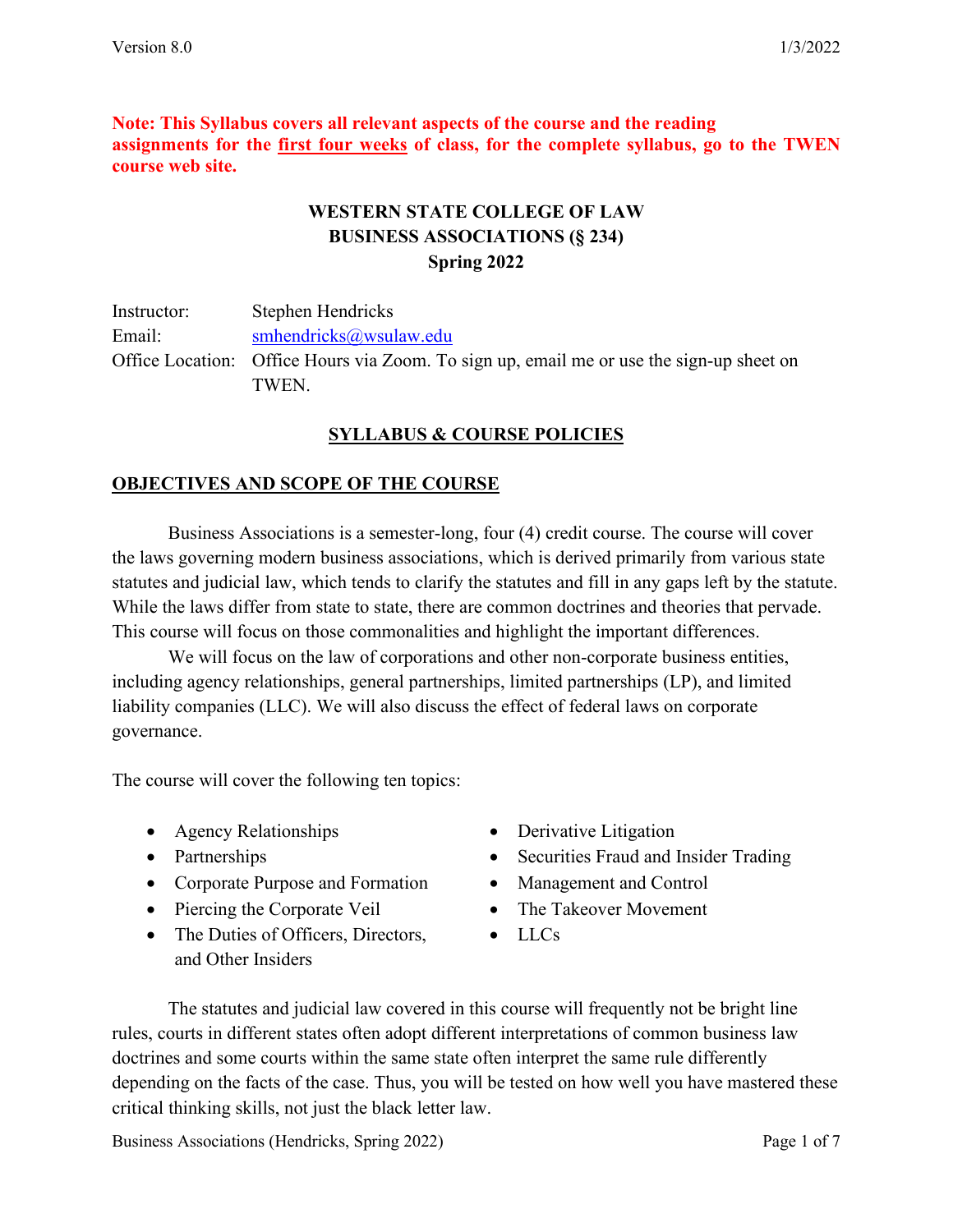We will explore the legal and practical issues that business lawyers encounter as they handle their clients' cases. You will learn both the litigation and the transactional side of being a business lawyer, including both the procedural and substantive rules. You will come to view these rules as comprising an integrated system that business lawyers use to achieve their clients' goals. You will learn the policies and goals behind the rules and will be challenged to articulate how well these rules achieve those policies and goals and whether they should be changed.

#### **TEXTS**

**Required:** *Business Associations, Cases and Materials on Agency, Partnerships, LLCs and Corporations*, Eleventh Edition Stephen M. Bainbridge Foundation Press

> *Business Associations, Agency, Partnerships, LLCs, and Corporations 2021 Statutes and Rules* William A. Kline, J. Mark Ramseyer, and Stephen M. Bainbridge Foundation Press

#### **COURSE WEBSITES**

In order to facilitate class administration, I have set up a TWEN (Westlaw) site for this course. The website includes assigned readings not in the casebook, supplemental materials, and additional information related to the course, posted throughout the semester. The TWEN site is also where you will participate in forum discussions. You are required to register for the course as soon as possible, preferably before the beginning of the semester, as there is important information that will be useful to you before the first-class meeting*.* Additionally, the sign-up sheet for office hours will be maintained exclusively on the TWEN site. You are responsible for checking the website regularly and you will be responsible for all materials posted on it.

#### **EVALUATION AND FINAL EXAM**

Grades for this class will be based substantially on the midterm and final exams, as well as participation in discussion forums posted to the TWEN site. In addition, I will factor class participation that is of high quality (not necessarily quantity) into students' final assessments. The final exam will account for 75% of your final grade for the course. The midterm exam will account for 15% of your final grade for the course. The forum discussions and various other assignments will account for 10% of your final grade for the course.

You can find some of my previous exams posted to the TWEN site and I encourage you to access the previous exams early in the semester.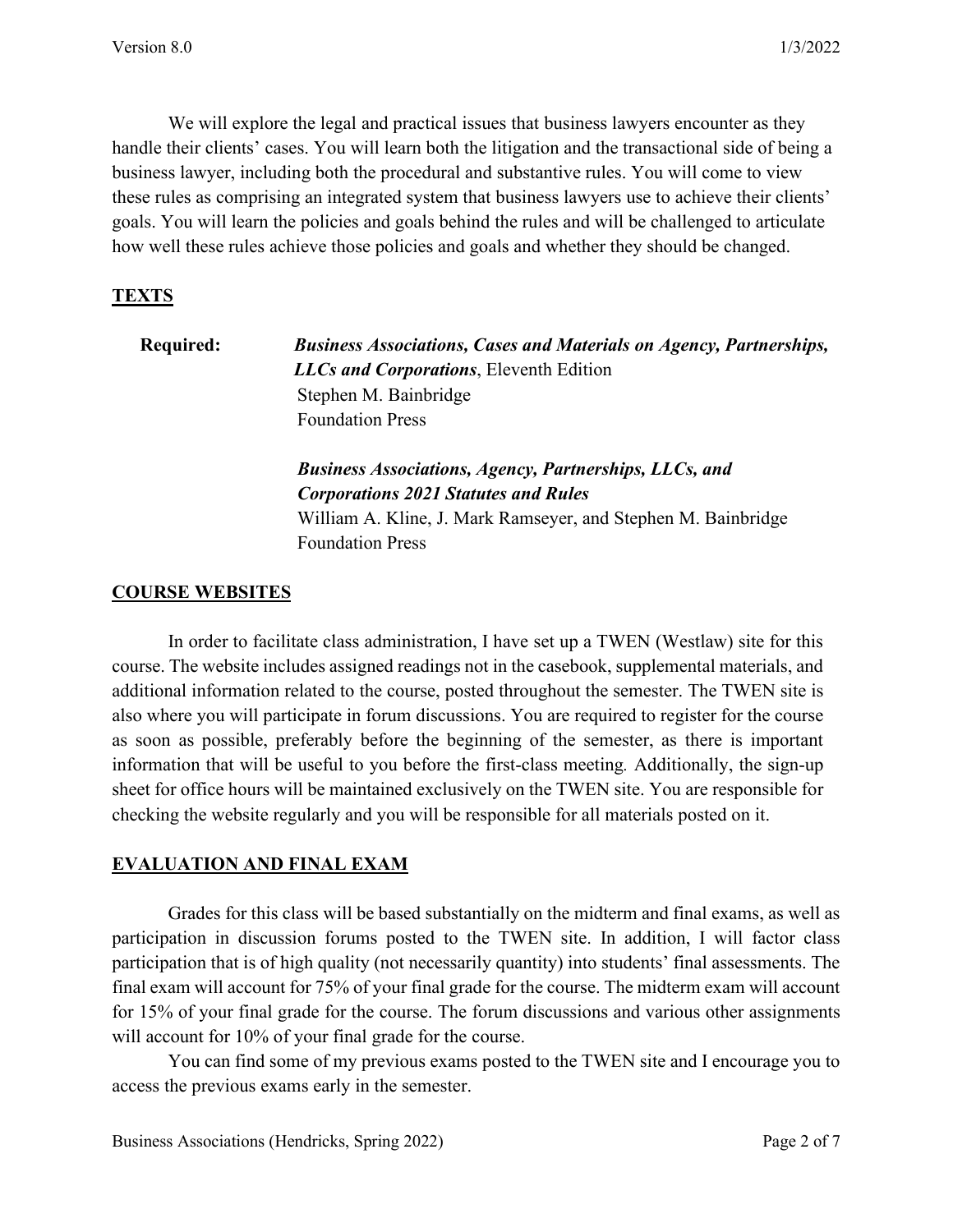#### **PREPARATION AND PARTICIPATION REQUIREMENTS FOR CLASS**

In this course, the cases will be analyzed and illuminated through students' responses to questions during class. Emphasis will be on the factual context and the reasoning underlying the holdings in the cases, not simply the "black letter" rules derived from the holdings. You will, therefore, be expected to have carefully read and briefed each case and reviewed any applicable statutes related to the weekly assigned reading. Additionally, students are required to prepare written answers to the questions and problems that are listed before and after most cases in the casebook.

**Pursuant to ABA Standard 310, you are expected to devote at minimum two (2) hours of out-of-class time preparing for each hour of classroom instruction. It is estimated that, on average, the assigned reading and other classroom preparation should require six or more hours outside of class for each class session (note that the first four weeks of class will require a minimum of twelve hours out-of-class time preparing). The assignments each week have been calibrated for you to achieve this minimum requirement.**

### **ATTENDANCE AND PARTICIPATION**

Your attendance and participation in all classes are required. It issolely the responsibility of the individual student to personally sign the attendance sheet for each class. Failure to prepare for a class will count as an absence. Students who are absent from more than THREE (3) classes will be academically withdrawn from the course.

### **WESTERN STATE COLLEGE OF LAW - PROGRAMMATIC LEARNING OUTCOMES**

**Western State College of Law's curriculum is designed so that every student achieves a level of competency prior to graduation in each of the eight Programmatic Learning Outcomes listed below:**

#### **(1) Doctrinal Knowledge**

Students will demonstrate knowledge of substantive and procedural law in the core curriculum subjects, including Contracts, Criminal Law, Criminal Procedure, Torts, Real Property, Business Associations, Evidence, Civil Procedures, Constitutional Law, Estates, Community Property, Remedies, and Professional Responsibility.

### **(2) Practice Skills**

Students will demonstrate the development of other law practice skills. Each student's chosen outcomes within this category will be varied based on the student's particular interests, coursework and work experiences. They may include, but are not limited to, the following topics: oral presentation and advocacy; interviewing; counseling; client service and business development; negotiations, mediation, arbitration, or other alternate dispute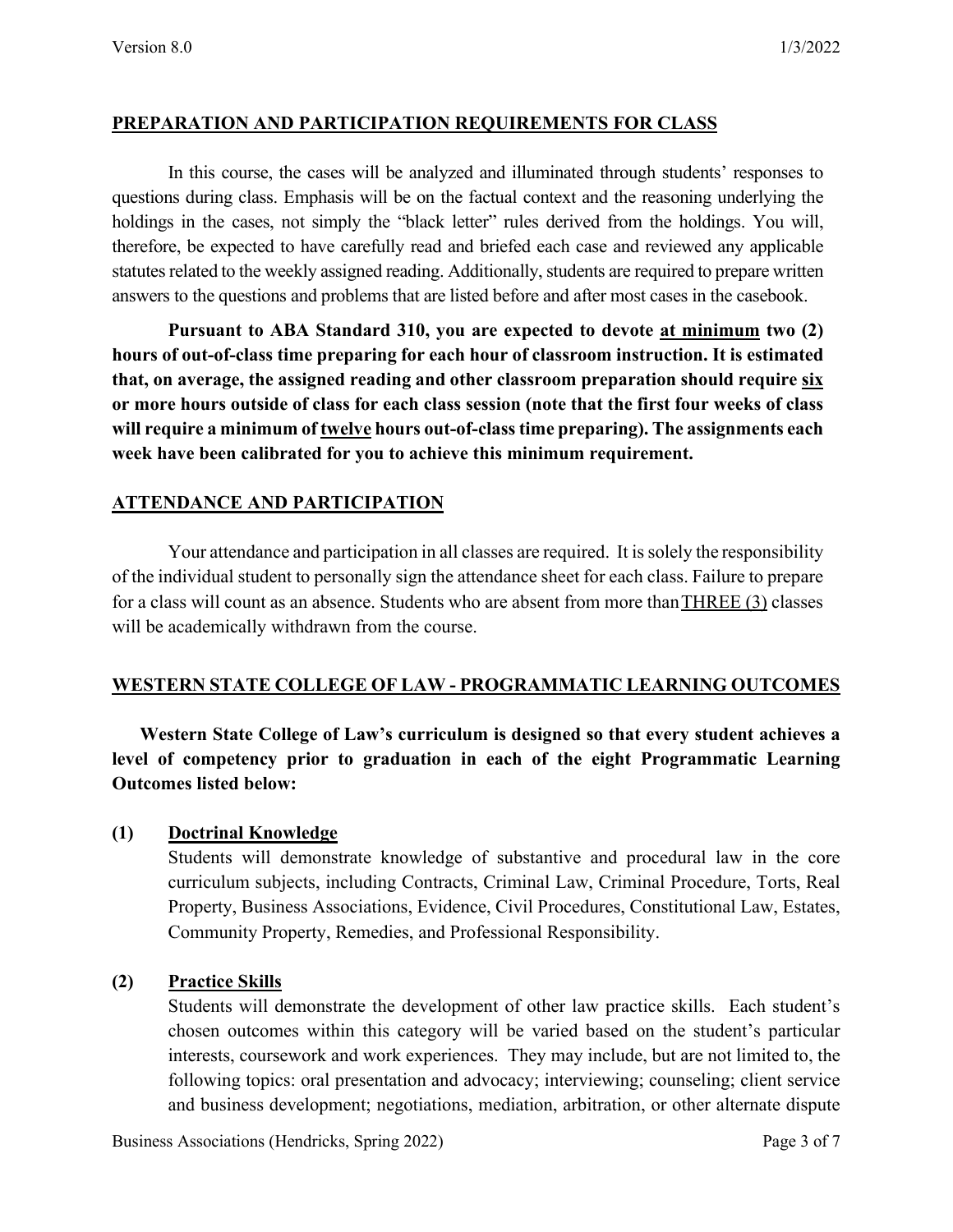resolution methods; advanced legal research and writing (excluding purely academic papers and the first four units earned in introductory first-year legal research and writing class); applied legal writing such as drafting contracts, pleadings, other legal instruments; law practice management or the use of technology in law practice; cultural competency; collaboration or project management; financial analysis, such as accounting, budgeting project management, and valuation; cost benefit analysis in administrative agencies; use of technology, data analyses, or predictive coding; business strategy and behavior; pre-trial preparation, fact investigation, such as discovery, e-discovery, motion practice, assessing evidence, or utilizing experts; trial practice; professional civility and applied ethics; a law clinic that includes a classroom component; or a legal externship that includes a classroom component.

### **(3) Legal Analysis**

Students will demonstrate the ability to identify the factual and legal issues implicated by a fact pattern and to appropriately use cases (including identifying the salient features of an appropriate precedent case, identifying legally significant similarities or differences between the precedent case and a fact pattern and explaining why those are legally significant) and rules (including the ability to connect legally significant facts in a fact pattern to the rule) to predict how a court would decide the issue. Students will also demonstrate the ability to identify and evaluate the public policies of a precedent case or rule, and be able to evaluate how public policy can impact the application of a rule to the legal issue.

### **(4) Legal Research**

Students will demonstrate the ability to locate relevant legal authority using a variety of book and electronic resources, and to properly cite to such legal authority.

### **(5) Communication**

Students will demonstrate the ability to communicate both orally and in writing in a manner appropriate to a particular task to effectively convey the author or speaker's ideas. This includes audience sensitivity in written and oral communication (the ability to adopt a tone, style and level of detail appropriate to the needs, knowledge and expertise of the audience); and written communication basic proficiency (the ability to use the conventions of grammar, spelling, punctuation, diction and usage appropriate to the task and sufficient to convey effectively the author's ideas).

### **(6) Advocacy of Legal Argument**

Students will demonstrate the ability, in both oral and written formats, to evaluate the legal, economic and social strengths and weaknesses of a case and use case and statutory authority as well as public policy to persuade others. Making policy-based arguments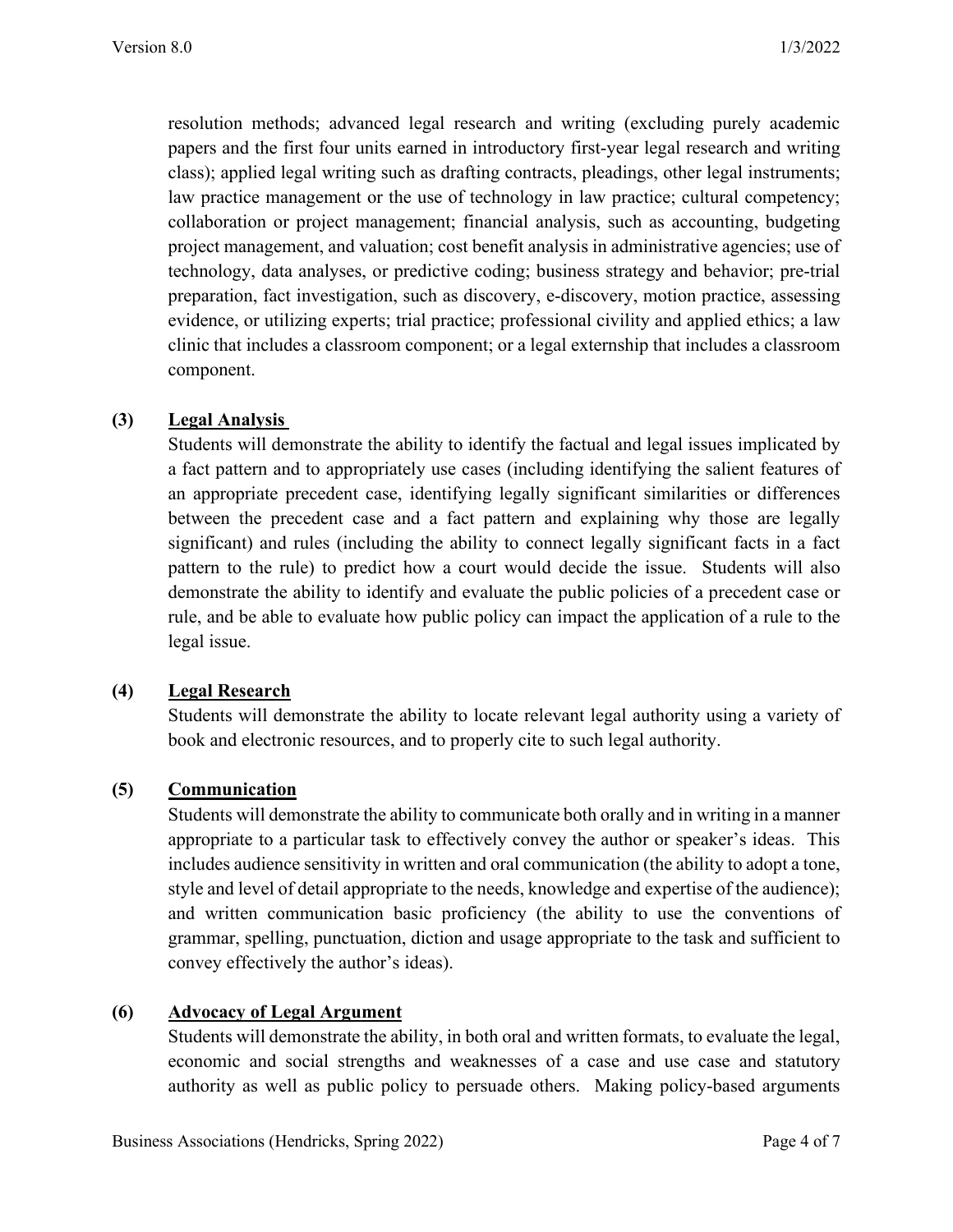includes the ability to identify and evaluate the public policies of a precedent case or rule and their implications, and be able to assert such appropriate arguments to support a particular application or distinction of a precedent case to a legal controversy or a particular resolution of the application of a rule to the legal controversy.

### **(7) Client Sensitivity and Cultural Competency**

Students will demonstrate an awareness of clients' needs and goals, including a sensitivity to clients' background and circumstances (including, but not limited to, socio-economic, gender, race, ethnicity, educational, disability and/or religious background(s)), the ability to make decisions that reflect an appropriate focus on those needs and goals, and awareness that cultural issues may affect the relevance of facts and application of the law.

## **(8) Legal Ethics**

Students will demonstrate the ability to identify ethical issues in law practice contexts and make appropriate decisions to resolve such issues.

# **DISABILITY SERVICES STATEMENT:**

Western State College of Law provides accommodations to qualified students with disabilities. The **Disabilities** Services Office assists qualified students with disabilities in acquiring reasonable and appropriate accommodations and in supporting equal access to services, programs, and activities at Western State College of Law.

To seek reasonable accommodations, a student must contact Senior Assistant Dean Donna Espinoza, Student Services Director and Disabilities Services Coordinator, whose office is in the Students Services Suite, room 111. Dean Espinoza's phone number and email address are: (714) 459-1117;  $\frac{despinoza@wsulaw.edu.$  When seeking accommodations, a student should notify Dean Espinoza of her or his specific limitations and, if known, her or his specific requested accommodations. Students who seek accommodations will be asked to supply medical documentation of the need for accommodation. Classroom accommodations are not retroactive, but are effective only upon the student sharing approved accommodations with the instructor or professor. Therefore, students are encouraged to request accommodations as early as feasible with Dean Espinoza to allow for time to gather necessary documentation. If you have a concern or complaint in this regard, please notify Dean Espinoza; or please notify Dean Allen Easley at [aeasley@wsulaw.edu](mailto:aeasley@wsulaw.edu) or  $(714)$  459-1168. Complaints will be handled in accordance with the College of Law's "Policy against Discrimination and Harassment."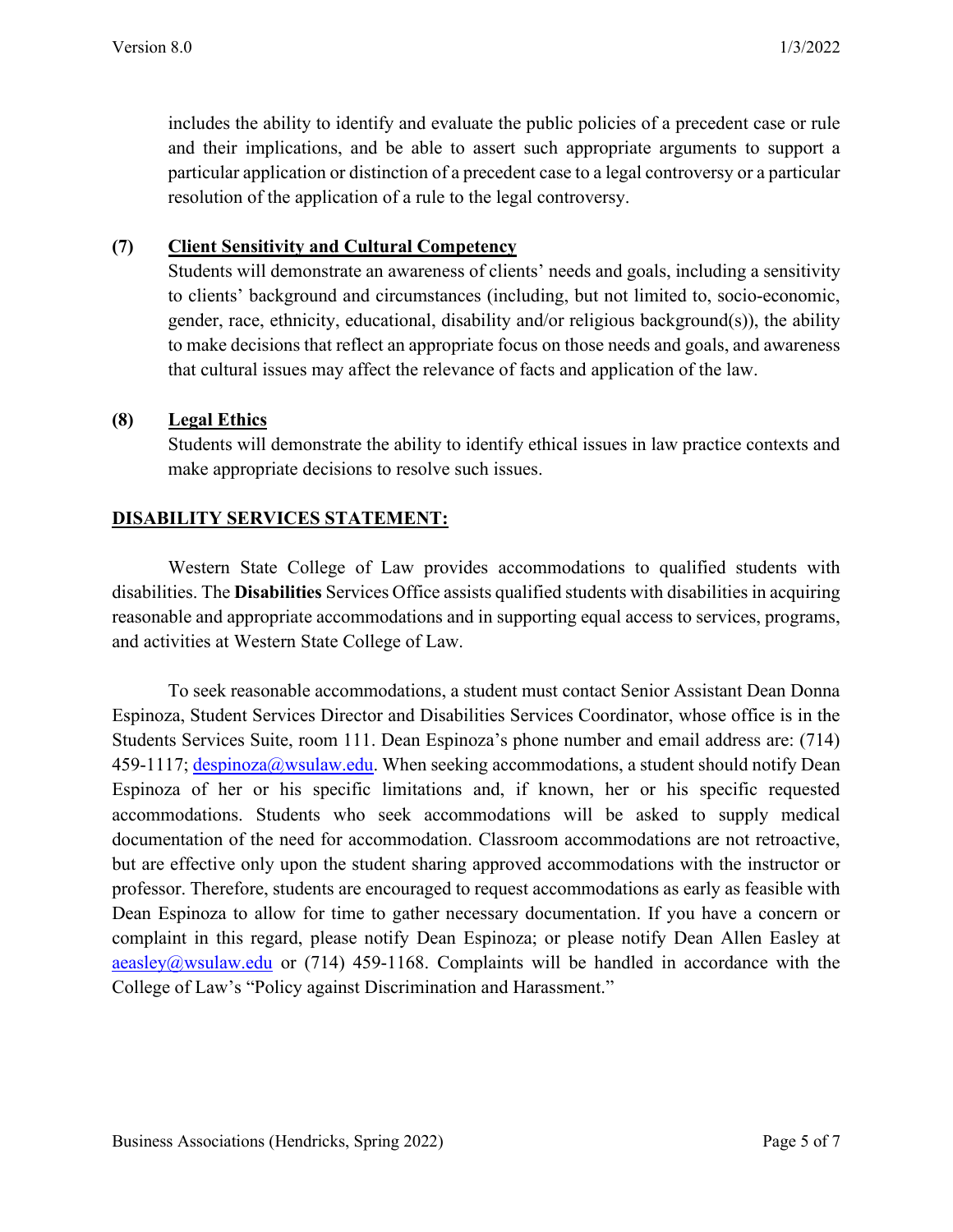# **READING ASSIGNEMNTS**

#### **Assignments for the first four weeks of class.**

**Key:** ["CB"]: *Business Associations, Cases and Materials on Agency, Partnerships, LLCs, and Corporations,* Eleventh Edition, Stephen M. Bainbridge. ["SR"]: *Business Associations, Agency, Partnerships, LLCs, and Corporations 2021 Statutes and Rules*, William A. Klein, J. Mark Ramseyer, and Stephen M. Bainbridge ["HO"]: Handouts can be found on the TWEN site.

#### **WEEK 1:** January 19

- 1. Agency Relationship
	- A. CB: 1-14
	- B. SR: Restatement (Second) Agency §§ 1, 3

### **WEEK 2**: January 24 & 26

- 2. Liability of Principal to Third Parties in Contract A. CB: 14-44 B. SR: Restatement (Second) Agency §§ 7, 8-8B, 26-27, 82
- 3. Liability of Principal to Third Parties in Tort A. CB: 45-72
	- B. SR: Restatement (Second) Agency §§ 219-220, 228-229
- 4. Fiduciary Obligations of Agents A. CB: 82-92 B. SR: Restatement (Second) Agency § 13, 379-388

### **WEEK 3:** January 31 & February 2

- 5. Partnerships
	- A. CB: 93-111, 140-149
	- B. SR: Uniform Partnership Act (1914) §§ 2-3, 6-7, 18
	- C. SR: Uniform Partnership Act (1997) §§ 102-103, 201-202, 401
- 6. Partnership Property and The Fiduciary Obligations of Partners
	- A. CB: 138-140, 111-138
	- B. SR: Uniform Partnership Act (1914) §§ 8, 24-28
	- C. SR: Uniform Partnership Act (1997) §§ 203-204, 404, 409, 503
- 7. Partnership Dissolution
	- A. CB: 150-152, 158-162
	- B. SR: Uniform Partnership Act (1914) §§ 31-41
	- C. SR: Uniform Partnership Act (1997) §§ 601-603, 701-704, 801-806

Business Associations (Hendricks, Spring 2022) Page 6 of 7